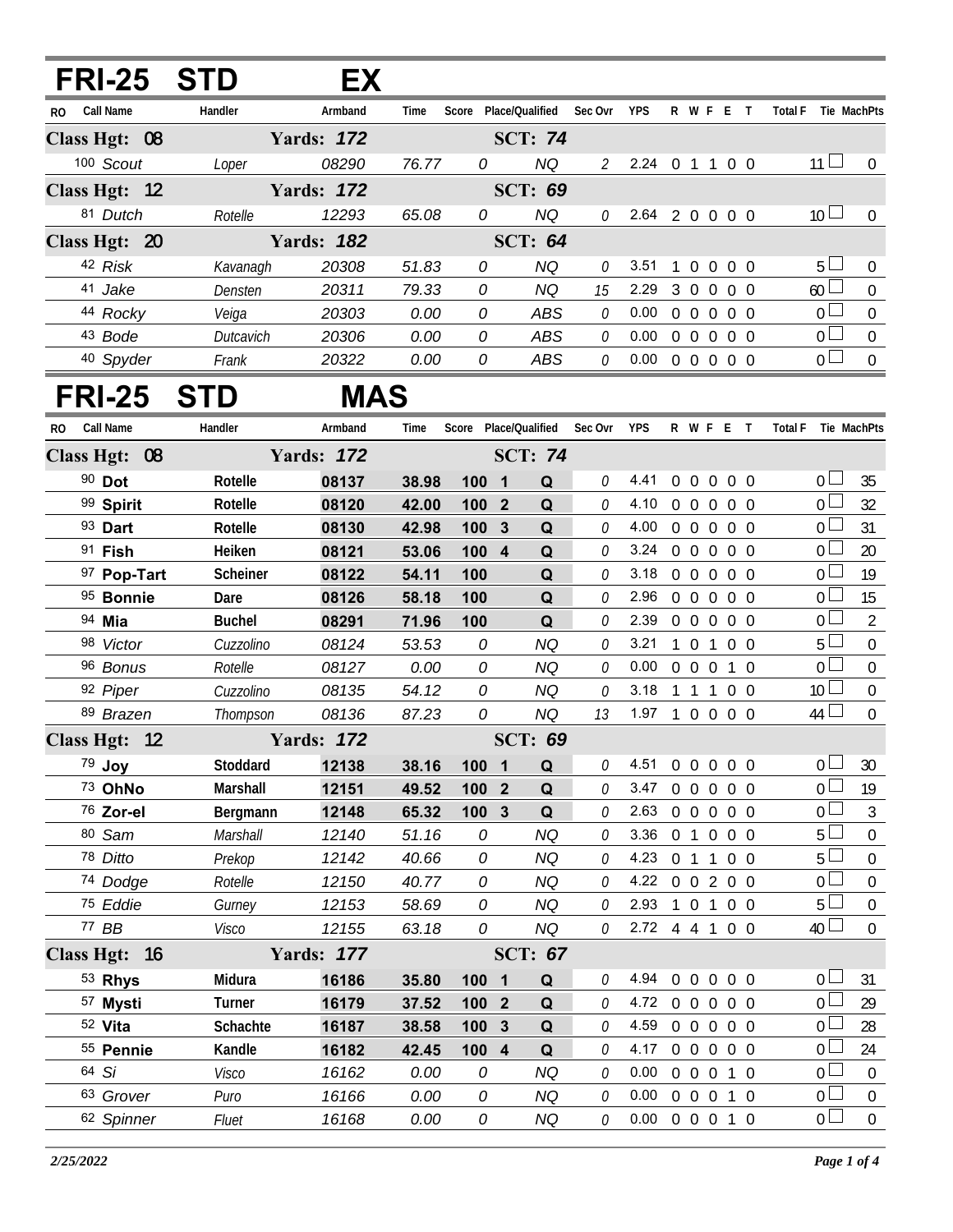| 61 Sadie                | Baranowski      | 16172             | 45.26 | 0          |                         | <b>NQ</b>      |    | 3.91                       | 0 2 1 0 0      |                   |                |                   |            | 10 <sup>L</sup>  | $\overline{0}$   |
|-------------------------|-----------------|-------------------|-------|------------|-------------------------|----------------|----|----------------------------|----------------|-------------------|----------------|-------------------|------------|------------------|------------------|
| 60 Gibbs                | Cox             | 16173             | 65.75 | 0          |                         | <b>NQ</b>      | 0  | 2.69                       | 1              | $\overline{2}$    |                | 3 0 0             |            | 15 <sup>15</sup> | $\overline{0}$   |
| $59$ /ve                | <b>Buchma</b>   | 16174             | 0.00  | 0          |                         | NQ             | 0  | 0.00                       |                | 0 0 0 1 0         |                |                   |            | 0 <sup>1</sup>   | $\mathbf 0$      |
| 58 Finn                 | <b>Bruno</b>    | 16178             | 0.00  | 0          |                         | <b>NQ</b>      | 0  | 0.00                       |                | $0\quad 0\quad 0$ |                |                   | 1 0        | 0 <sub>0</sub>   | $\overline{0}$   |
| 56 Lila                 | <b>Bunin</b>    | 16181             | 0.00  | 0          |                         | ABS            | 0  | 0.00                       | $0\quad 0$     |                   |                | $0\quad 0\quad 0$ |            | 0 <sub>0</sub>   | $\mathbf 0$      |
| 54 Kip                  | Fronheiser      | 16183             | 0.00  | 0          |                         | ABS            | 0  | $0.00 \t0 \t0 \t0 \t0 \t0$ |                |                   |                |                   |            | $0\perp$         | $\overline{0}$   |
| Class Hgt: 20           |                 | <b>Yards: 182</b> |       |            |                         | <b>SCT: 64</b> |    |                            |                |                   |                |                   |            |                  |                  |
| 18 Switch               | <b>Burton</b>   | 20245             | 36.17 | 1001       |                         | Q              | 0  | 5.03                       |                | 0 0 0 0 0         |                |                   |            | 0 L              | 27               |
| <sup>26</sup> Fever     | Westcott        | 20220             | 37.85 | 100        | $\overline{\mathbf{2}}$ | Q              | 0  | 4.81                       |                | 00000             |                |                   |            | 0 <sub>0</sub>   | 26               |
| <sup>10</sup> Cobber    | Le Bel          | 20299             | 38.36 | 100        | $\mathbf{3}$            | Q              | 0  | 4.74                       |                | 00000             |                |                   |            | 0 <sup>1</sup>   | 25               |
| 32 Quinn                | Arndt           | 20197             | 39.95 | 100 4      |                         | Q              | 0  | 4.56                       |                | 00000             |                |                   |            | 0 l              | 24               |
| 30 Tucker               | Williams        | 20207             | 42.48 | 100        |                         | Q              | O  | 4.28                       |                | 00000             |                |                   |            | 0 l              | 21               |
| 37 Ben                  | Kramer          | 20191             | 78.92 | 0          |                         | <b>NQ</b>      | 14 | 2.31                       | 2 <sub>1</sub> |                   | $\mathbf{1}$   |                   | $0\quad 0$ | 57               | $\overline{0}$   |
| 35 Clooney              | Johnston        | 20194             | 51.28 | 0          |                         | NQ             | 0  | 3.55                       |                | 3                 |                | 200               |            | 20               | $\overline{0}$   |
| 34 Champ                | Marden          | 20195             | 49.78 | 0          |                         | <b>NQ</b>      | 0  | 3.66                       | 0 <sub>1</sub> |                   | $\overline{0}$ | $0\quad 0$        |            | 5                | $\overline{0}$   |
| 39 Oskar                | Patrick         | 20198             | 47.80 | 0          |                         | <b>NQ</b>      | 0  | 3.81                       |                | 0 <sub>1</sub>    |                | $00$ $00$         |            | 5                | $\mathbf 0$      |
| 29 Jenci                | Furey           | 20214             | 55.20 | 0          |                         | <b>NQ</b>      | 0  | 3.30                       |                | 2 <sub>1</sub>    | $\mathbf{1}$   | 0 <sub>1</sub>    |            | 20               | $\overline{0}$   |
| <sup>28</sup> Sugar Ray | Goldman         | 20215             | 0.00  | 0          |                         | NQ             | 0  | 0.00                       |                | $0\quad 0\quad 0$ |                | 1 0               |            | $\overline{0}$   | $\overline{0}$   |
| 27 O'Neill              | Keeshen         | 20216             | 0.00  | 0          |                         | <b>NQ</b>      | 0  | 0.00                       | $0\quad 0$     |                   | $\mathbf 0$    | $1\quad 0$        |            | $\overline{0}$   | $\overline{0}$   |
| 24 Ghost                | Patrick         | 20226             | 51.49 | 0          |                         | <b>NQ</b>      | 0  | 3.53                       |                | 2 3 2 0 0         |                |                   |            | 25               | $\overline{0}$   |
| 23 Chick                | Mosner          | 20233             | 59.39 | 0          |                         | <b>NQ</b>      | 0  | 3.06                       | $\overline{1}$ | $\overline{2}$    |                | 200               |            | 15 <sup>15</sup> | $\mathbf 0$      |
| 22 Billy                | Knapp           | 20234             | 44.28 | 0          |                         | <b>NQ</b>      | 0  | 4.11                       |                | 0 1 0 0 0         |                |                   |            | 5                | $\mathbf 0$      |
| 21 Dahlia               | Halperin        | 20236             | 0.00  | 0          |                         | <b>NQ</b>      | 0  | 0.00                       | $0\quad 0$     |                   | $\mathbf 0$    |                   | 1 0        | 0 <sup>1</sup>   | $\overline{0}$   |
| 20 Indiana Bones Rooney |                 | 20238             | 54.22 | 0          |                         | <b>NQ</b>      | 0  | 3.36                       |                | 0 <sub>1</sub>    | 1              | $0\quad 0$        |            | 5 <sup>1</sup>   | $\mathbf 0$      |
| 19 Tessa                | Turner          | 20243             | 0.00  | 0          |                         | <b>NQ</b>      | 0  | 0.00                       |                | $0\quad 0$        | $\overline{0}$ |                   | $1\quad0$  | $\overline{0}$   | $\mathbf 0$      |
| 17 Emily                | McGuigan        | 20248             | 42.85 | 0          |                         | <b>NQ</b>      | 0  | 4.25                       | $0\quad 0$     |                   | $\mathbf{1}$   | $0\quad 0$        |            | 0 <sup>1</sup>   | $\mathbf 0$      |
| 16 Mike                 | <b>Simon</b>    | 20249             | 0.00  | 0          |                         | <b>NQ</b>      | 0  | 0.00                       |                | $0\quad 0\quad 0$ |                |                   | $1\quad 0$ | $\overline{0}$   | $\overline{0}$   |
| 38 Kampay               | Le Bel          | 20250             | 46.34 | 0          |                         | <b>NQ</b>      | 0  | 3.93                       | $\mathbf{1}$   | 2 <sub>1</sub>    |                | $0\quad 0$        |            | 15 <sup>15</sup> | $\mathbf 0$      |
| 15 Sligo                | <b>Johnston</b> | 20254             | 0.00  | 0          |                         | <b>NQ</b>      | 0  | 0.00                       |                | $0\quad 0\quad 0$ |                | $1\quad0$         |            | $\overline{0}$   | $\mathbf 0$      |
| 14 Kali                 | Egan            | 20255             | 60.41 | 0          |                         | NQ             |    | 3.01                       | 1 1 1 0 0      |                   |                |                   |            | 10 <sup>°</sup>  | $\boldsymbol{0}$ |
| <sup>9</sup> Sky        | Patrick         | 20257             | 54.69 | 0          |                         | <b>NQ</b>      | 0  | 3.33                       | 2 1 1 0 1      |                   |                |                   |            | 20               | $\mathbf 0$      |
| 13 Jem                  | <b>Samuels</b>  | 20310             | 43.77 | 0          |                         | <b>NQ</b>      | O  | 4.16                       |                | $0\quad 0$        | $\mathbf{1}$   | $0\quad 0$        |            | $\overline{0}$   | $\boldsymbol{0}$ |
| 11 Duncan               | Tendler         | 20313             | 43.84 | 0          |                         | <b>NQ</b>      | 0  | 4.15                       | $\overline{1}$ | 0 0 0 0           |                |                   |            | 5                | $\mathbf 0$      |
| 8 Tyrion                | Borowski        | 20317             | 48.02 | 0          |                         | <b>NQ</b>      | 0  | 3.79                       | 4              | $\overline{1}$    | $\overline{0}$ | $0\quad 0$        |            | 25               | $\boldsymbol{0}$ |
| 36 Halley               | <b>Burnett</b>  | 20193             | 0.00  | 0          |                         | ABS            | 0  | 0.00                       | $0\quad 0$     |                   | $\overline{0}$ | $0\quad 0$        |            | $\overline{0}$   | 0                |
| 33 TiAmo                | Rocco           | 20196             | 0.00  | 0          |                         | ABS            | 0  | 0.00                       | $0\quad 0$     |                   |                | $0\quad 0\quad 0$ |            | $\overline{0}$   | $\boldsymbol{0}$ |
| 31 Thrill               | Frank           | 20200             | 0.00  | 0          |                         | <b>ABS</b>     | 0  | 0.00                       | $0\quad 0$     |                   | $\overline{0}$ | $0\quad 0$        |            | $\overline{0}$   | 0                |
| 25 Cowboy               | Rocco           | 20227             | 0.00  | 0          |                         | <b>ABS</b>     | 0  | 0.00                       |                | $0\quad 0$        |                | $0\quad 0\quad 0$ |            | 0 <sup>1</sup>   | $\boldsymbol{0}$ |
| 12 Ben                  | Dynarski        | 20312             | 0.00  | 0          |                         | ABS            | 0  | 0.00                       |                | 0 0 0 0 0         |                |                   |            | 0 <sub>0</sub>   | $\mathbf 0$      |
| Class Hgt: 24           |                 | <b>Yards: 182</b> |       |            |                         | <b>SCT: 68</b> |    |                            |                |                   |                |                   |            |                  |                  |
| <sup>2</sup> Shambhu    | <b>Thorpe</b>   | 24276             | 44.98 | 100        | $\overline{\mathbf{1}}$ | Q              | O  | 4.05                       | $\overline{0}$ | $\overline{0}$    | $\mathbf 0$    | $0\quad 0$        |            | 0 <sup>1</sup>   | 23               |
| 7 Kai                   | <b>Thorpe</b>   | 24261             | 53.84 | $1002$     |                         | Q              | 0  | 3.38                       | $0\quad 0$     |                   | $\overline{0}$ | $0\quad 0$        |            | 0 <sup>1</sup>   | 14               |
| <sup>5</sup> Trudy      | Carberry        | 24266             | 55.00 | 0          |                         | NQ             | 0  | 3.31                       |                | $\overline{1}$    |                | $2 \t0 \t2$       |            | 20               | $\boldsymbol{0}$ |
| 4 Joseph                | Koziatek        | 24270             | 0.00  | 0          |                         | <b>NQ</b>      | 0  | 0.00                       | $0\quad 0$     |                   | $\overline{0}$ |                   | $1\quad$ 0 | $\overline{0}$   | $\boldsymbol{0}$ |
| 6 Tsavo                 | <b>Odgers</b>   | 24265             | 0.00  | 0          |                         | ABS            | 0  | 0.00                       | $0\quad 0$     |                   |                | $0\quad 0\quad 0$ |            | 0 <sup>1</sup>   | $\boldsymbol{0}$ |
| 3 Declan                | Solakian        | 24272             | 0.00  | ${\cal O}$ |                         | ABS            | 0  | $0.00 \t0 \t0 \t0 \t0 \t0$ |                |                   |                |                   |            | 0 <sub>0</sub>   | $\boldsymbol{0}$ |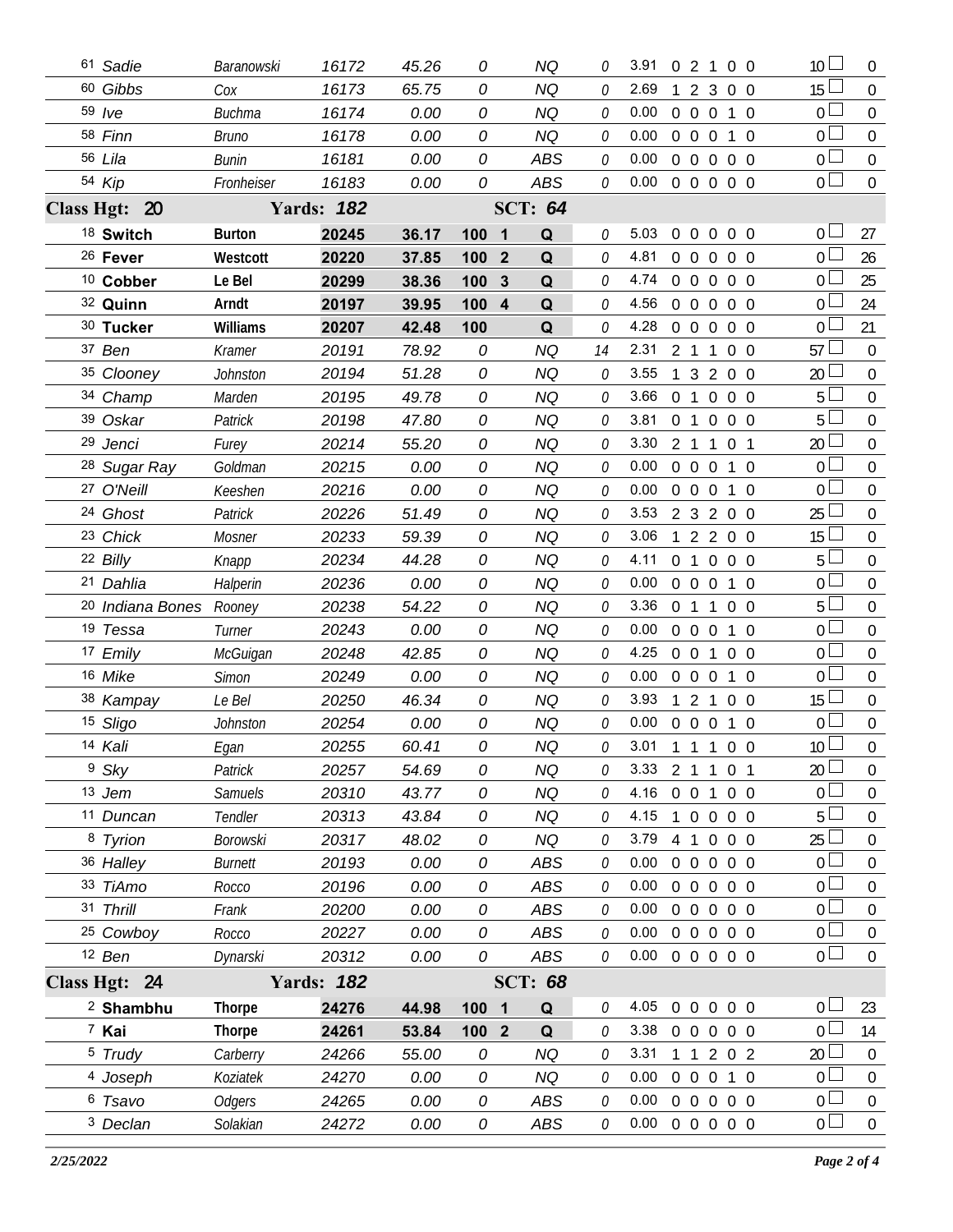| Class Hgt: 24C          |               | <b>Yards: 182</b> |              |                                | <b>SCT: 64</b>        |         |                            |                |                   |                |                   |                               |                  |
|-------------------------|---------------|-------------------|--------------|--------------------------------|-----------------------|---------|----------------------------|----------------|-------------------|----------------|-------------------|-------------------------------|------------------|
| 1 Titan                 | Keens         | 24C277            | 52.34        | 0                              | NQ                    | 0       | 3.48                       | $\overline{1}$ |                   |                | 0 0 0 0           | 5 <sub>1</sub>                | $\Omega$         |
| FRI-25 STD              |               | EX P              |              |                                |                       |         |                            |                |                   |                |                   |                               |                  |
| <b>Call Name</b><br>RO. | Handler       | Armband           | Time         |                                | Score Place/Qualified | Sec Ovr | <b>YPS</b>                 |                |                   |                | R W F E T         | <b>Total F</b>                | Tie MachPts      |
| Class Hgt: 16           |               | <b>Yards: 182</b> |              |                                | <b>SCT: 69</b>        |         |                            |                |                   |                |                   |                               |                  |
| 72 Dugan                | Fleischmann   | 16284             | 0.00         | 0                              | <b>ABS</b>            | 0       | $0.00 \t0 \t0 \t0 \t0 \t0$ |                |                   |                |                   | $\overline{0}$ $\overline{1}$ | $\Omega$         |
| Class Hgt: 20           |               | <b>Yards: 182</b> |              |                                | <b>SCT: 73</b>        |         |                            |                |                   |                |                   |                               |                  |
| 50 Oshie                | Mangels       | 20288             | 0.00         | 0                              | <b>NQ</b>             | 0       | $0.00 \t0 \t0 \t0 \t1 \t0$ |                |                   |                |                   | 0 <sub>0</sub>                | $\mathbf{0}$     |
| <b>FRI-25</b>           | <b>STD</b>    |                   | <b>MAS P</b> |                                |                       |         |                            |                |                   |                |                   |                               |                  |
| Call Name<br>RO.        | Handler       | Armband           | Time         |                                | Score Place/Qualified | Sec Ovr | <b>YPS</b>                 |                |                   |                | R W F E T         | <b>Total F</b>                | Tie MachPts      |
| Class Hgt: 04           |               | <b>Yards: 172</b> |              |                                | <b>SCT: 79</b>        |         |                            |                |                   |                |                   |                               |                  |
| 109 Zee                 | Moyer         | 04061             | 55.28        | 100<br>$\blacksquare$          | Q                     | 0       | 3.11                       | $\overline{0}$ | $\overline{0}$    |                | $0\quad 0\quad 0$ | 0 <sub>0</sub>                | 23               |
| 107 Elvis               | Loper         | 04278             | 72.54        | 100 2                          | Q                     | 0       | 2.37                       |                | $0\quad 0$        | $\overline{0}$ | $0\quad 0$        | 0 <sup>2</sup>                | 6                |
| 110 Zoom                | Rotelle       | 04059             | 0.00         | 0                              | <b>NQ</b>             | 0       | 0.00                       |                | $0\quad 0\quad 0$ |                | $1\quad 0$        | $\overline{0}$                | 0                |
| 111 Jasmine             | Scheiner      | 04060             | 93.93        | 0                              | <b>NQ</b>             | 14      | 1.83                       |                | 2 1 1             |                | 0 <sub>0</sub>    | 57                            | $\mathbf{0}$     |
| 106 Kendall             | Scheiner      | 04062             | 79.37        | 0                              | <b>NQ</b>             | 0       | 2.17                       | $\mathbf{1}$   | 0 <sub>1</sub>    |                | $0\quad 0$        | 5 <sub>1</sub>                | $\boldsymbol{0}$ |
| 108 Trixie              | Bruno         | 04063             | 0.00         | 0                              | <b>ABS</b>            | 0       | 0.00                       |                |                   |                | 0 0 0 0 0         | 0 <sub>1</sub>                | $\overline{0}$   |
| Class Hgt: 08           |               | <b>Yards: 172</b> |              |                                | <b>SCT: 74</b>        |         |                            |                |                   |                |                   |                               |                  |
| 104 Aeryn               | Midura        | 08064             | 44.58        | 100<br>$\overline{\mathbf{1}}$ | Q                     | 0       | 3.86                       | $\mathbf 0$    | $\mathbf 0$       | $\overline{0}$ | $0\quad 0$        | $0-$                          | 29               |
| 103 Heyu                | Marshall      | 08069             | 57.46        | 100 2                          | Q                     | 0       | 2.99                       |                | $0\quad 0$        | $\overline{0}$ | $0\quad 0$        | 0 <sub>0</sub>                | 16               |
| 105 Dillon              | Gurney        | 08063             | 43.61        | 0                              | <b>NQ</b>             | 0       | 3.94                       | $0\quad 0$     |                   | $\mathbf{1}$   | $0\quad 0$        | 0 <sup>2</sup>                | $\boldsymbol{0}$ |
| 102 Cruise              | Prekop        | 08074             | 0.00         | 0                              | <b>NQ</b>             | 0       | 0.00                       |                | $0\quad 0\quad 0$ |                | 1 0               | 0 <sub>0</sub>                | $\overline{0}$   |
| 101 Valkyrie            | Heiken        | 08077             | 64.55        | 0                              | <b>NQ</b>             | 0       | 2.66 0 0 1 0 0             |                |                   |                |                   | $\overline{0}$                | $\mathbf{0}$     |
| Class Hgt: 12           |               | <b>Yards: 177</b> |              |                                | <b>SCT: 72</b>        |         |                            |                |                   |                |                   |                               |                  |
| 84 Adele                | Ellwanger     | 12086             | 0.00         | 0                              | AIS                   | 0       | 0.00                       |                | $0\quad 0\quad 0$ |                | $0\quad 0$        | 0 <sup>1</sup>                | $\mathbf{0}$     |
| 82 Lira                 | Schachte      | 12079             | 44.51        | 0                              | <b>NQ</b>             | 0       | 3.98                       |                |                   |                | 0 0 0 0 1         | 5 <sup>1</sup>                | $\boldsymbol{0}$ |
| 87 Bizzy                | Goodspeed     | 12081             | 56.01        | 0                              | NQ                    | 0       | 3.16 0 1 0 0 0             |                |                   |                |                   | 5                             | $\boldsymbol{0}$ |
| 86 Zephyr               | Evans         | 12083             | 0.00         | 0                              | NQ                    | 0       | $0.00 \t0 \t0 \t0 \t1 \t0$ |                |                   |                |                   | $0\square$                    | $\overline{0}$   |
| 83 Ozzy                 | Halloran      | 12087             | 49.85        | 0                              | <b>NQ</b>             | 0       | 3.55                       |                |                   |                | 1 0 0 0 0         | 5                             | $\overline{0}$   |
| 88 Daisy                | Fleischmann   | 12078             | 0.00         | 0                              | ABS                   | 0       | $0.00 \t0 \t0 \t0 \t0 \t0$ |                |                   |                |                   | $0-$                          | $\boldsymbol{0}$ |
| 85 Mica                 | <b>Brown</b>  | 12085             | 0.00         | 0                              | ABS                   | 0       | $0.00 \t0 \t0 \t0 \t0 \t0$ |                |                   |                |                   | 0 <sub>0</sub>                | $\mathbf 0$      |
| Class Hgt: 16           |               | <b>Yards: 182</b> |              |                                | <b>SCT: 69</b>        |         |                            |                |                   |                |                   |                               |                  |
| 51 Pizzazz              | Thompson      | 16096             | 56.12        | 100 1                          | Q                     |         | 3.24 0 0 0 0 0             |                |                   |                |                   | 0 <sub>0</sub>                | 12               |
| 65 Maven                | Rhyshek       | 16089             | 47.66        | 0                              | <b>NQ</b>             | 0       | 3.82 3 2 0 0 0             |                |                   |                |                   | 25 <sup>1</sup>               | $\overline{0}$   |
| 71 Rosy                 | Halperin      | 16093             | 0.00         | 0                              | <b>NQ</b>             | 0       | $0.00 \t0 \t0 \t0 \t1 \t0$ |                |                   |                |                   | 0 <sub>0</sub>                | $\mathbf 0$      |
| 70 Grace                | Rubinstein    | 16097             | 0.00         | 0                              | <b>NQ</b>             | 0       | $0.00 \t0 \t0 \t0 \t1 \t0$ |                |                   |                |                   | 0 <sup>1</sup>                | 0                |
| 69 Greta                | Smith         | 16099             | 58.31        | 0                              | <b>NQ</b>             | 0       | 3.12 0 1 0 0 0             |                |                   |                |                   | 5 <sub>1</sub>                | $\mathbf 0$      |
| 68 Fuzzle Wuzzle Diaz   |               | 16101             | 59.91        | 0                              | <b>NQ</b>             | 0       | 3.04 0 0 1 0 0             |                |                   |                |                   | 0 L                           | $\overline{0}$   |
| 66 Pinky                | Teti          | 16281             | 0.00         | 0                              | NQ                    | 0       | $0.00 \t0 \t0 \t0 \t1 \t0$ |                |                   |                |                   | 0 <sup>1</sup>                | $\boldsymbol{0}$ |
| 67 Legend               | Arndt         | 16110             | 0.00         | 0                              | <b>ABS</b>            | 0       | $0.00 \t0 \t0 \t0 \t0 \t0$ |                |                   |                |                   | $0-$                          | $\mathbf 0$      |
| Class Hgt: 20           |               | <b>Yards: 182</b> |              |                                | <b>SCT: 73</b>        |         |                            |                |                   |                |                   |                               |                  |
| 46 River                | <b>Burton</b> | 20119             | 39.80        | 100 1                          | Q                     | 0       | 4.57 0 0 0 0 0             |                |                   |                |                   | 0 <sub>0</sub>                | 33               |
| 49 Cal                  | Sperle        | 20115             | 44.38        | 0                              | <b>NQ</b>             | 0       | 4.10 0 0 1 0 0             |                |                   |                |                   | 0 <sub>l</sub>                | $\boldsymbol{0}$ |